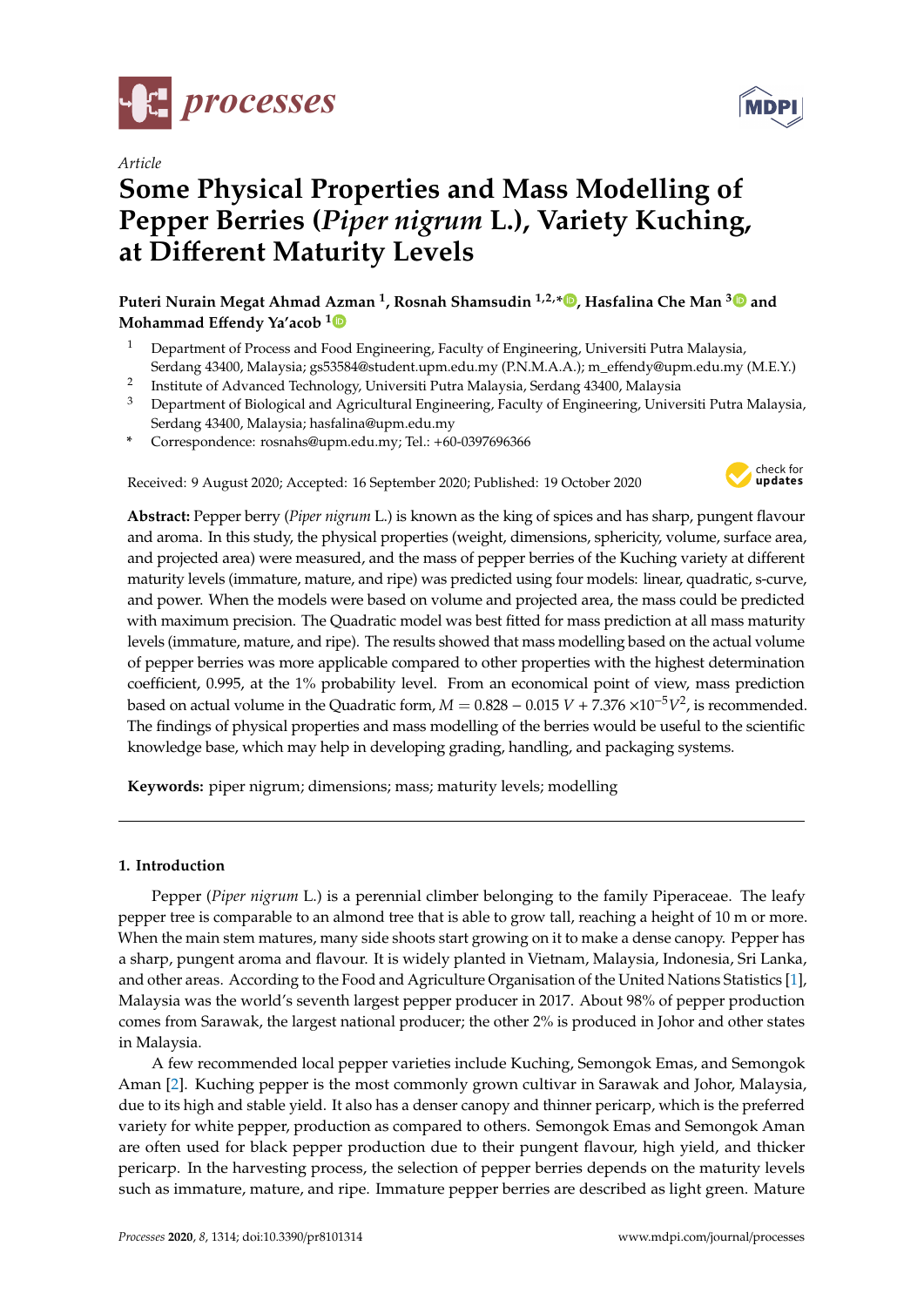pepper berries are dark green and yellowish-green, and ripe pepper berries are red. Black pepper and white pepper are the most common and well-known worldwide. For producing black pepper, dark green pepper berries (mature pepper berries) with soft peppercorns and sharp, pungent aroma and flavour are used. They will undergo the drying process without removing the outer skin (pericarp). Yellowish-green and red pepper berries (mature and ripe pepper berries) are used for white pepper production due to the hardness of the peppercorn and thinner pericarp. They are produced by removing the outer skin (pericarp) after a soaking process, and the peppercorns will undergo a drying process. In general, the average diameter of mature and ripe pepper berries for all varieties is about 5 to 6 mm. Overall, the size of pepper berries is similar at all maturity levels. Furthermore, pepper, referred to as black pepper and white pepper, is used in Ayurvedic remedies for health benefits (appetite stimulant, breathing aid, cough therapy, anaemia, and others), keeping food fresh by combining with salt to cure and flavour a wide variety of meats (early food-preservation techniques), and reducing pain perception and inflammation. It is also rich in vitamins and minerals.

Although the berries are often graded by size, weight-based grading is essential in packaging and handling because it may be more economical. Therefore, the physical properties and the relationships must be determined to design and optimise a machine for handling, cleaning, conveying, and storing [\[3\]](#page-14-2). The most crucial properties in the design of the grading system are dimension, mass, volume, and projected area [\[4,](#page-14-3)[5\]](#page-14-4). According to Pradhan et al. [\[6\]](#page-14-5) and Pathak et al. [\[7\]](#page-14-6), basic data on the physical properties of bio-materials are useful to all engineers, industrial processors, scientists, pharmacists, crop breeders, researchers, and others who may discover their advanced usage. Analysis of regression produces an equation to describe and predict the statistical relationship between one or more predictor factors and the variable of reaction. Some regression relationships, such as Linear, Quadratic, S-curve, and Power, were mostly used in previous studies. The statistical significance in the regression relationship shows that the dependent variable modifications in the dependent variables correlate with shifts. Therefore, a high coefficient of determination  $(R^2)$  indicates that the model explains a decent percentage of the variability in the dependent variable. The correlation determination technique between mass and its physical properties is more specific for automatic classification of most berries and fruits.

There is a lack of previous research on mass prediction by using model equations for berries compared to other fruits. A few differences between berries and other fruits can be observed. The berries are fleshy fruits produced from a single ovary, while other fruits can be produced from single or multiple ovaries. The berries are edible when the entire ovary wall is ripened and yet, it may not be the same for all fruits. The study of mass modelling of pepper berries has not been carried out in detail in published works. Thus, this research aims to determine some physical properties such as the dimensions (major, medium and minor axis), volume, aspect ratio, geometric mean diameter, sphericity, surface area, and projected areas of immature, mature, and ripe pepper berries. It also serves to determine the most applicable model for predicting the mass of pepper berries at different maturity levels to form an essential database for other researchers. To the authors' knowledge, two previous published works concerned the mass modelling of berries based on their physicochemical properties such as raisin berries [\[8\]](#page-14-7) and sea buckthorn berries [\[9\]](#page-14-8). In other research, many valuable studies were concerned about the mass modelling of fruits based on their physicochemical properties that included oranges [\[10\]](#page-14-9), apples [\[11\]](#page-14-10), pomegranates [\[12\]](#page-14-11), onions [\[13\]](#page-14-12), fava beans [\[3\]](#page-14-2), persimmons [\[5\]](#page-14-4), pomelos [\[14\]](#page-14-13), dates [\[15\]](#page-14-14), Kinnow mandarin [\[16\]](#page-14-15), chebula fruits [\[7\]](#page-14-6), and banana [\[17\]](#page-14-16). In summary, the study findings may help in developing grading, handling, and packaging systems based on the physical properties at different maturity levels of pepper berries.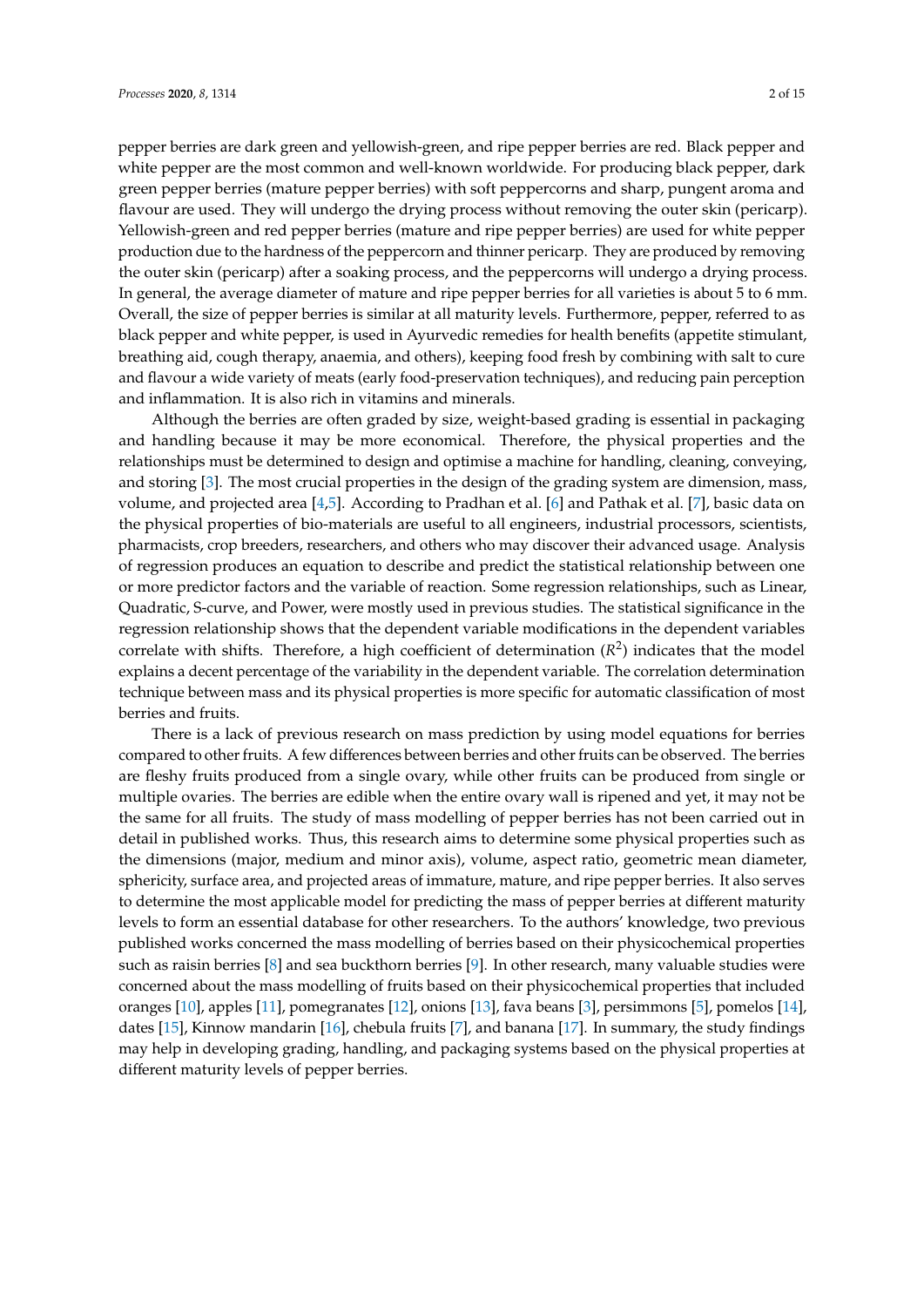## **2. Materials and Methods**

The Kuching variety of pepper berries was obtained from a farm located in Johor, south of Malaysia (Johor, Malaysia). The fresh pepper berries were immediately transported to the laboratory within 4 h. The pepper berries were selected and divided into three maturity levels: immature, mature, and ripe. For sample selection, colour is an essential visual parameter to differentiate pepper based on the maturity levels. Light green and red berries were labelled as immature and ripe pepper berries, respectively [\[2\]](#page-14-1). Dark green and yellowish-green berries were labelled as mature pepper berries [\[2\]](#page-14-1). One hundred samples of pepper berries from each maturity level were selected and used for physical property measurements [\[18](#page-14-17)[,19\]](#page-14-18) as shown in Table [1.](#page-3-0) All the experiments were conducted at room temperature in the laboratory.

## *2.1. Measurements of Physical Properties*

Pepper berry mass (*M*) was determined with 0.01 g sensitivity of an electronic balance. Three linear dimensions, namely, the major axis (*L*), medium axis (*T*), and minor axis (*W*), were measured by using a digital vernier calliper with 0.01 mm sensitivity to determine the average size of the samples. The method of water displacement [\[1,](#page-14-0)[3,](#page-14-2)[12,](#page-14-11)[20,](#page-14-19)[21\]](#page-14-20) was used to determine the actual volume (*V*). The uniform presumed shape of the fruit can be an aspect to determine the fruit volume accuracy [\[5\]](#page-14-4). The aspect ratio (*AR*), geometric mean diameter ( $D_g$ ), and sphericity ( $\Phi$ ) were calculated by using the following respective formulas [\[5](#page-14-4)[,20](#page-14-19)[–22\]](#page-14-21):

$$
AR = \frac{L}{W} \tag{1}
$$

$$
D_g = (LWT)^{\frac{1}{3}}\tag{2}
$$

$$
\phi = \frac{(LWT)^{\frac{1}{3}}}{L} \tag{3}
$$

The surface area is defined as the total three-dimensional shape areas of all surfaces. Equation (4) was used to calculate the spheroid surface area of pepper berries.

$$
SA_{sp} = 4\pi r^2 \tag{4}
$$

The projected areas of pepper berries (*PAL*, *PAT*, and *PAW*) in three perpendicular directions to the dimensions (major axis, medium axis, and minor axis) and the criteria projected area (*CPA*) were calculated by using Equations (5)–(8), respectively. These equations were suggested by Mohsenin [\[4\]](#page-14-3) and Nur Salihah et al. [\[14\]](#page-14-13) and are defined as follows:

$$
PA_L = \frac{\pi L W}{4} \tag{5}
$$

$$
PA_T = \frac{\pi TW}{4} \tag{6}
$$

$$
PA_W = \frac{\pi WW}{4} \tag{7}
$$

$$
CPA = \frac{PA_L + PA_T + PA_W}{3} \tag{8}
$$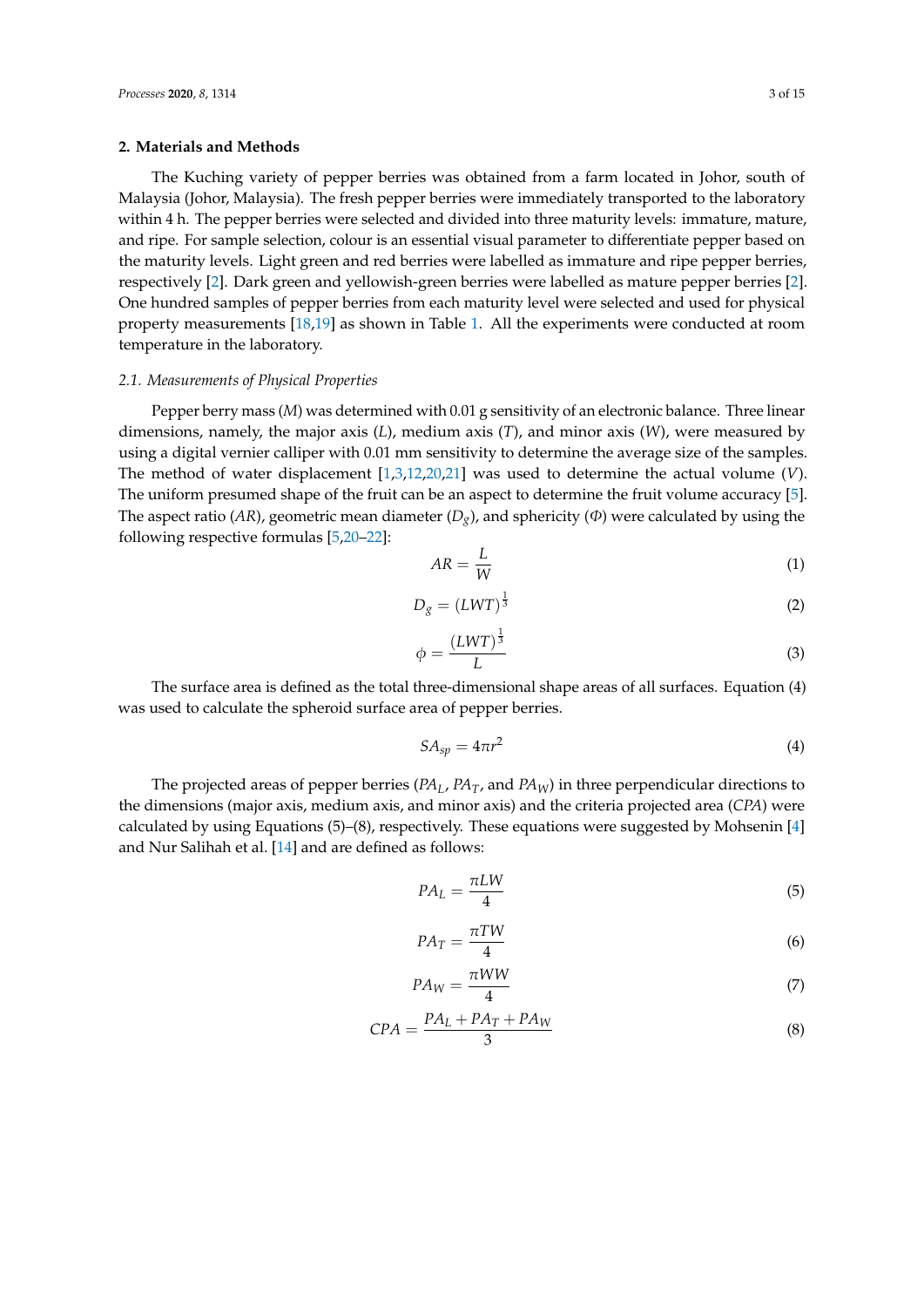|                              |                               | Immature         |                  |                                 | Mature           |                  |                               | Ripe             |                  |
|------------------------------|-------------------------------|------------------|------------------|---------------------------------|------------------|------------------|-------------------------------|------------------|------------------|
| Parameter                    | Mean                          | Maximum<br>Value | Minimum<br>Value | Mean                            | Maximum<br>Value | Minimum<br>Value | Mean                          | Maximum<br>Value | Minimum<br>Value |
| $L$ (mm)                     | $4.75 \pm 0.38$ c             | 5.50             | 4.00             | $5.73 \pm 0.32$ <sup>a</sup>    | 6.60             | 5.40             | $5.55 \pm 0.66^{\circ b}$     | 7.40             | 4.36             |
| $T$ (mm)                     | $5.09 \pm 0.50$ c             | 5.70             | 4.30             | $6.16 \pm 0.44$ <sup>a</sup>    | 7.10             | 5.60             | $5.60 \pm 0.33$ b             | 7.10             | 4.31             |
| $W$ (mm)                     | $4.74 \pm 0.34$ c             | 5.30             | 4.00             | $5.87 \pm 0.34$ <sup>a</sup>    | 6.70             | 5.40             | $5.67 \pm 0.51$ b             | 7.01             | 4.36             |
| AR                           | $1.00 \pm 0.03$ <sup>a</sup>  | 1.04             | 0.96             | $0.98 \pm 0.02$ <sup>a</sup>    | 1.00             | 0.93             | $0.98 \pm 0.13$ <sup>a</sup>  | 1.18             | 0.79             |
| $D_g$ (mm)                   | $4.85 \pm 0.38$ c             | 5.50             | 4.10             | $5.92 \pm 0.35$ <sup>a</sup>    | 6.80             | 5.47             | $5.61 \pm 0.46^{\mathrm{b}}$  | 7.17             | 4.67             |
| Ф                            | $1.02 \pm 0.02$ <sup>ab</sup> | 1.05             | 0.97             | $1.03 \pm 0.02$ <sup>a</sup>    | 1.08             | 1.01             | $1.01 \pm 0.08$ <sup>b</sup>  | 1.43             | 0.72             |
| Weight (g)                   | $0.10\pm0.01$ $^{\rm a}$      | 0.11             | 0.09             | $0.14 \pm 0.01$ <sup>a</sup>    | 0.14             | 0.13             | $0.15 \pm 0.04$ <sup>a</sup>  | 0.23             | 0.11             |
| $V$ (mm <sup>3</sup> )       | $96.67 \pm 5.77$ <sup>b</sup> | 100.00           | 90.00            | $120 \pm 10.00^{\text{ a}}$     | 130.00           | 110.00           | $120 \pm 21.60$ <sup>a</sup>  | 140.00           | 90.00            |
| $SA_{sp}$ (mm <sup>2</sup> ) | $74.65 \pm 11.43$ c           | 95.03            | 52.81            | $110.49 \pm 13.66$ <sup>a</sup> | 145.27           | 93.88            | $99.39 \pm 16.66^{\circ}$     | 161.51           | 69.20            |
| $PA_L$ (mm <sup>2</sup> )    | $17.78 \pm 2.75$ c            | 22.89            | 12.57            | $26.50 \pm 3.28$ <sup>a</sup>   | 34.73            | 22.90            | $24.78 \pm 4.27$ <sup>b</sup> | 40.74            | 17.70            |
| $PA_T$ (mm <sup>2</sup> )    | $19.04 \pm 3.08$ c            | 23.73            | 13.51            | $28.51 \pm 3.93$ <sup>a</sup>   | 37.36            | 23.75            | $25.10 \pm 4.51$ b            | 39.09            | 14.96            |
| $PA_W$ (mm <sup>2</sup> )    | $17.73 \pm 2.57$ c            | 22.06            | 12.57            | $27.16 \pm 3.45$ <sup>a</sup>   | 35.26            | 22.90            | $25.45 \pm 4.56^{\circ b}$    | 38.59            | 14.93            |
| $CPA$ (mm <sup>2</sup> )     | $18.19 \pm 2.73$ c            | 22.89            | 12.88            | $27.39 \pm 3.52$ <sup>a</sup>   | 35.78            | 23.18            | $25.11 \pm 4.13$ <sup>b</sup> | 39.48            | 16.29            |

**Table 1.** Some physical properties of pepper berries at different maturity levels.

<span id="page-3-0"></span>Data are expressed as the mean ± SD maximum minimum; *L*, major axis; *T*, medium axis; *W*, minor axis; *AR*, aspect ratio; *Dg*, geometric diameter; Φ, sphericity; weight; *V*, actual volume;  $SA_{sp}$ , spherical surface area; PA<sub>L</sub>, projected area perpendicular to major axis; PA<sub>T</sub>, projected area perpendicular to medium axis; PA<sub>W</sub>, projected area perpendicular to minor axis; *CPA*, criteria projected area. Different letters in a row indicate statistically significant differences at *p* < 0.001. Means that do not share a letter are significantly different. Tukey's test was applied with 95% confidence intervals.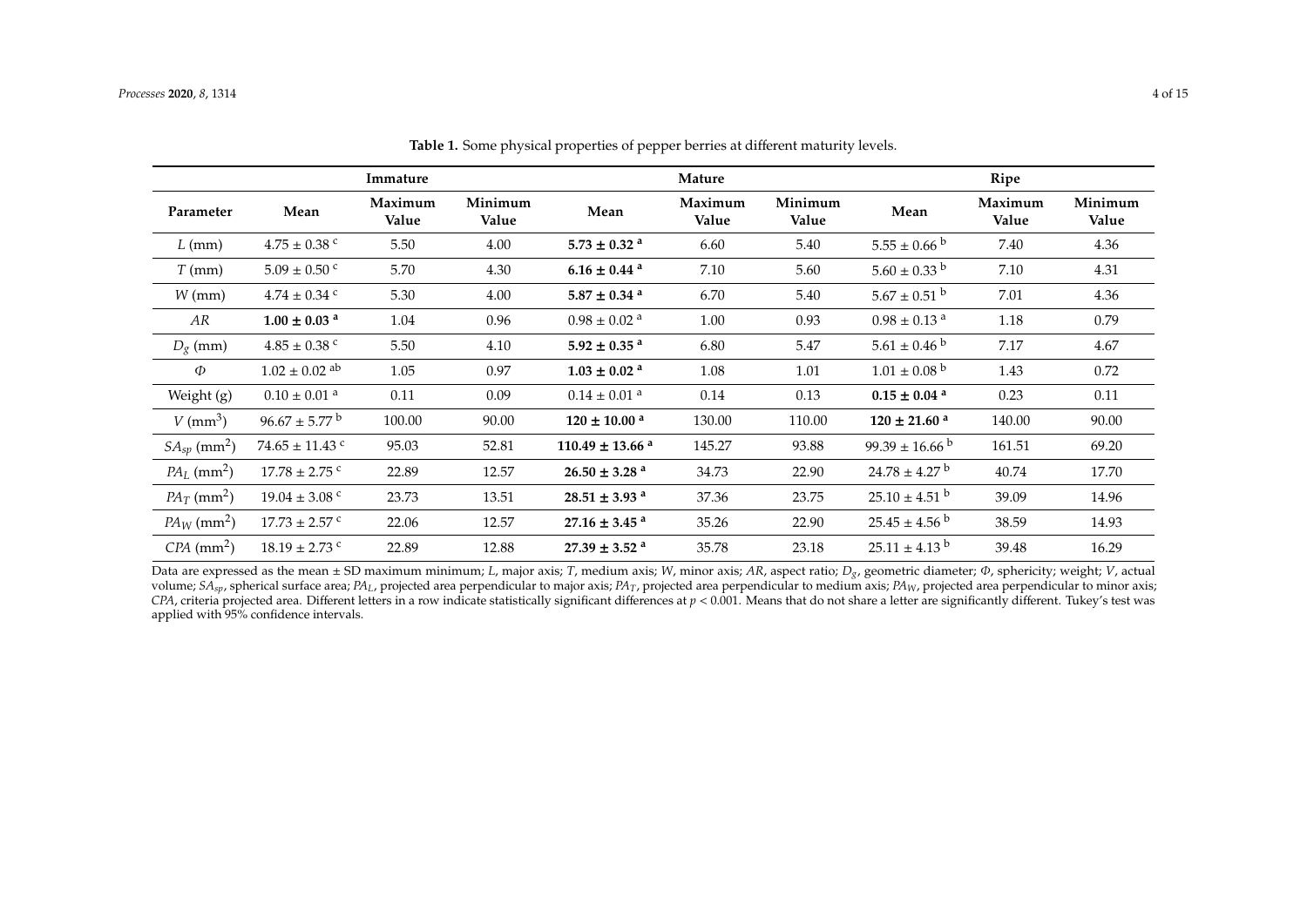## *2.2. Regression Analysis and Mass Modelling*

In order to predict the mass of pepper berries based on measured physical properties (dimensional characteristics, volume, surface area, and projected area), the considerations of model classifications are as follows:

- 1. Single variable regression of pepper berry mass based on dimensional characteristics of the pepper berry—major axis (*L*), medium axis (*T*), minor axis (*W*), and geometric mean diameter (*Dg*).
- 2. Single regression of pepper berry volume—actual volume (*V*).
- 3. Single regression of pepper berry surface area—surface area of the fruit assumed as a spheroid (*SAsp*).
- 4. Single variable regression of pepper berry projected area —*PAL*, *PAT*, *PAW*, and *CPA*.

Four models, namely, Linear, Quadratic, S-curve, and Power, were used and fitted with the results obtained from the experiments. These models are presented in Equations  $(9)$ – $(12)$ , respectively [\[3](#page-14-2)[,5\]](#page-14-4):

$$
M = a + bX \tag{9}
$$

$$
M = a + bX + cX^2 \tag{10}
$$

$$
M = a + \frac{b}{X} \tag{11}
$$

$$
M = aX^b \tag{12}
$$

where  $M = mass$  (g);  $X =$  the value of an independent parameter (physical properties) to find the relationship of it with mass;  $a$ ,  $b$ , and  $c =$  curve fitting parameters which are different in each equation.

## *2.3. Statistical Analysis*

Data analysis and mass modelling prediction were performed by using statistical software such as SigmaPlot (Version 12.0) with significance at the 1% probability level. Coefficient of determination (*R* 2 ) and standard error of the estimate (*SEE*) were selected as the criteria to evaluate the applicability of the regression models. The applicable models were selected as those with higher *R* <sup>2</sup> and lower *SEE* values [\[21\]](#page-14-20).

## **3. Results and Discussion**

## *3.1. Physical Properties of Pepper Berries*

Table [1](#page-3-0) summarizes the results of the physical properties of pepper berries based on the maturity levels. The mean values of the major axis (*L*), medium axis (*T*), and minor axis (*W*) for immature pepper berries were 4.75 mm  $\pm$  0.38, 5.09 mm  $\pm$  0.50, and 4.74 mm  $\pm$  0.34, respectively. Therefore, the medium axis had the highest mean value as compared to the major and minor axes of immature pepper berries. The mature pepper berries had mean values of 5.73 mm  $\pm$  0.32, 6.16 mm  $\pm$  0.44, and 5.87 mm  $\pm$  0.34 for major axis, medium axis, and minor axis, respectively. Again, the medium axis had the highest mean value as compared to the major and minor axes of mature pepper berries. Furthermore, the mean values of the major axis, medium axis, and minor axis for ripe pepper berries were  $5.55$  mm  $\pm 0.66$ , 5.60 mm  $\pm$  0.58, and 5.67 mm  $\pm$  0.51, respectively. For the results of dimensional characteristics, the minor axis had the highest mean value as compared to the major and medium axis of ripe pepper berries. As can be seen, mature pepper berries had the highest values of the major, medium, and minor axes among these three maturity levels.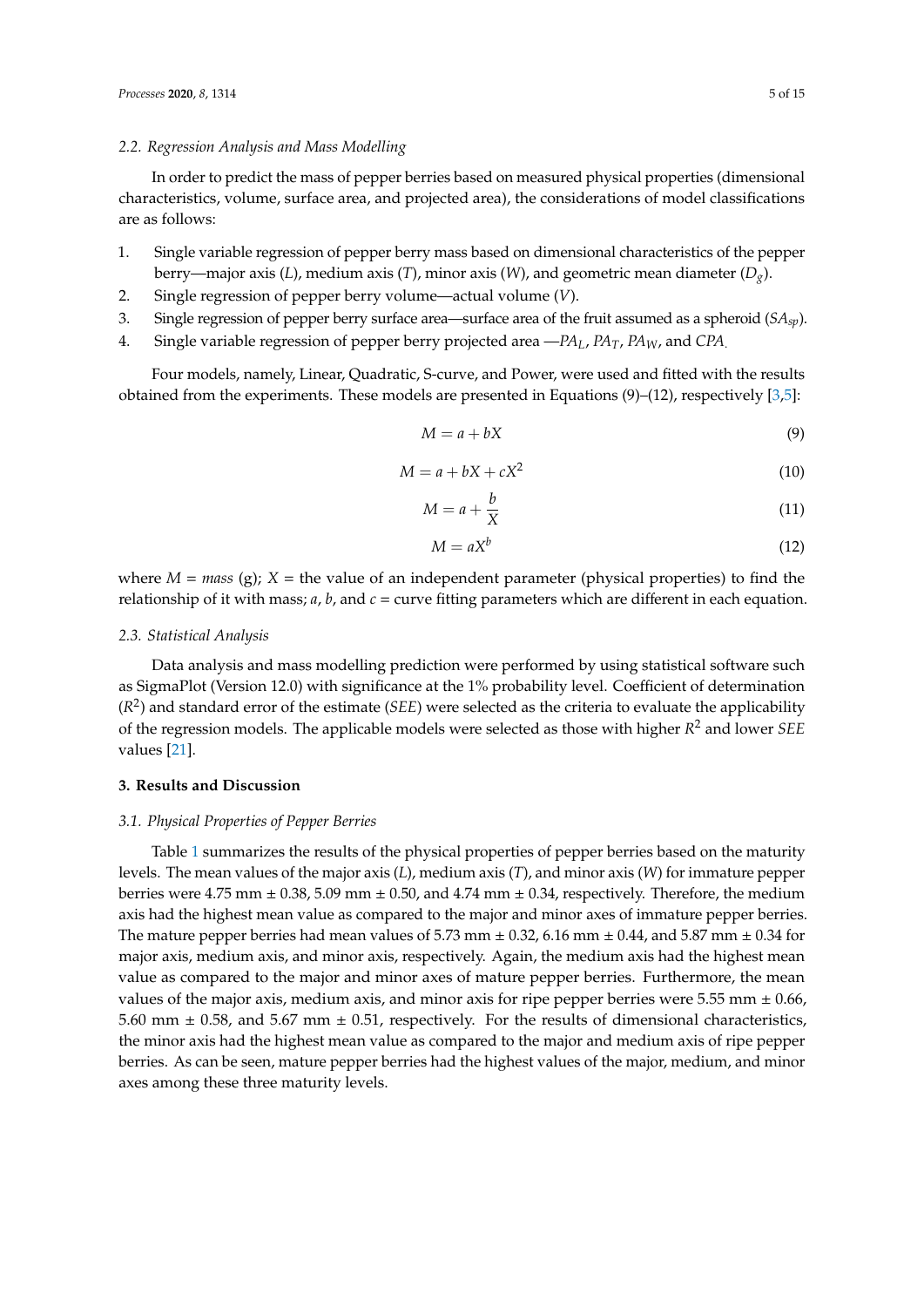The mean value of the aspect ratio (*AR*) of immature pepper berries was 1.00 with a standard deviation of 0.03. The mature pepper berries had a mean value of 0.98 with a standard deviation of 0.02 for the aspect ratio. The mean value of the aspect ratio of ripe pepper berries was 0.98 with a standard deviation of 0.13. However, the value of the aspect ratio for immature, mature, and ripe pepper berries was significantly in same range as shown in Table [1.](#page-3-0)

The mean value of the geometric mean diameter  $(D_g)$  of immature pepper berries was 4.85 mm with a standard deviation of 0.38. Mature pepper berries had a mean value of 5.92 mm with a standard deviation of 0.35 for the geometric mean diameter. Furthermore, the mean value of the geometric mean diameter of ripe pepper berries was 5.61 mm with a standard deviation of 0.46. Thus, the mean value of the geometric mean diameter of mature pepper berries was the highest among all three maturity levels.

Sphericity can be described a solid shape formed relative to that of the same volume of a sphere. The ideal shape of the sphere is a solid with a high sphericity value  $[4,18]$  $[4,18]$ . A sphericity value of 1 is an ideal sphere. The mean sphericity value for immature pepper berries was 1.02 with a standard deviation of 0.02. The mature pepper berries had a mean value of 1.03 with a standard deviation of 0.02 for sphericity. As for ripe pepper berries, the mean value of sphericity was 1.01 with a standard deviation of 0.08. Thus, from the mean values of sphericity for all three maturity levels, it can be considered that the shapes of immature, mature, and ripe pepper berries were an ideal sphere. The mean weight of immature pepper berries was  $0.10 \pm 0.01$  g. The mature pepper berries had a mean weight of  $0.14 \pm 0.01$  g. The mean weight of ripe pepper berries was  $0.15$  g  $\pm 0.04$  g. However, the weight of immature, mature, and ripe pepper berries was significantly in the same range as shown in Table [1.](#page-3-0)

Based on Table [1,](#page-3-0) other physical properties of pepper berries included actual volume. The immature pepper berries had mean actual volumes of  $96.67$  mm<sup>3</sup>  $\pm$  5.77. The mean actual volume of mature pepper berries was 120 mm<sup>3</sup>  $\pm$  10.00. Furthermore, the ripe mature pepper berries had mean values of  $120 \text{ mm}^3 \pm 21.60$  for the actual volume. Overall, the mature and ripe pepper berries had the highest mean actual volumes when compared to the immature pepper berries.

The mean value of the spheroid surface area of immature pepper berries was 74.65 mm<sup>2</sup>  $\pm$  11.43. The mature pepper berries had a mean value of 110.49 mm<sup>2</sup>  $\pm$  13.66 for the spheroid surface area. The mean value of the spheroid surface area of ripe pepper berries was 99.39 mm<sup>2</sup>  $\pm$  16.66. Thus, the highest mean value of the surface area for the spheroid was obtained for mature pepper berries as shown in Table [1.](#page-3-0)

Table [1](#page-3-0) shows the results of mean projected areas, perpendicular to the major axis (*PAL*), medium axis ( $PA_T$ ), and minor axis ( $PA_W$ ). The results obtained for immature pepper berries were 17.78 mm<sup>2</sup>  $\pm$  2.75 (*PA*<sub>*L*</sub>), 19.04 mm<sup>2</sup>  $\pm$  3.08 (*PA*<sub>*T*</sub>), and 17.73 mm<sup>2</sup>  $\pm$  2.57 (*PA*<sub>*W*</sub>). The mean values of *PA*<sub>*L*</sub>, *PA*<sub>*T*</sub>, and *PA*<sup>*W*</sup> for mature pepper berries were 26.50 mm<sup>2</sup>  $\pm$  3.28, 28.51 mm<sup>2</sup>  $\pm$  3.93, and 27.16 mm<sup>2</sup>  $\pm$  3.45, respectively. As for the ripe pepper berries, the mean values were  $24.78$  mm<sup>2</sup>  $\pm$  4.27, 25.10 mm<sup>2</sup>  $\pm$  4.51, and 25.45 mm<sup>2</sup>  $\pm$  4.56 for *PA<sub>L</sub>*, *PA*<sub>*T*</sub>, and *PA<sub>W</sub>* respectively. Therefore, the mature pepper berries had the highest mean values of *PAL*, *PAT,* and *PA<sup>W</sup>* when compared to the other two maturity levels of pepper berries. The criteria of projected area were determined by using the results of *PAL*, *PAT*, and *PA<sup>W</sup>* as indicated in Equation (11). The mean values of projected area criteria for immature, mature, and ripe pepper berries were 18.19 mm<sup>2</sup>  $\pm$  2.73, 27.39 mm<sup>2</sup>  $\pm$  3.52, and 25.11 mm<sup>2</sup>  $\pm$  4.13, respectively. Thus, the projected area criteria for mature pepper berries had the highest mean value in Table [1.](#page-3-0)

Projected area values are fundamental information in the design and development of machine vision-based grading systems [\[16\]](#page-14-15). Projected area is also useful for estimating the respiration rate, maturity index, and gas permeability to predict optimum harvest time, water loss, and heat and mass transfer during drying and cooling [\[7,](#page-14-6)[16\]](#page-14-15). However, some ellipsoidal shapes of ripe pepper berries were observed among the samples. Also, the measured distinction in the physical properties may be due to the inherent variation in fruit dimensional characteristics.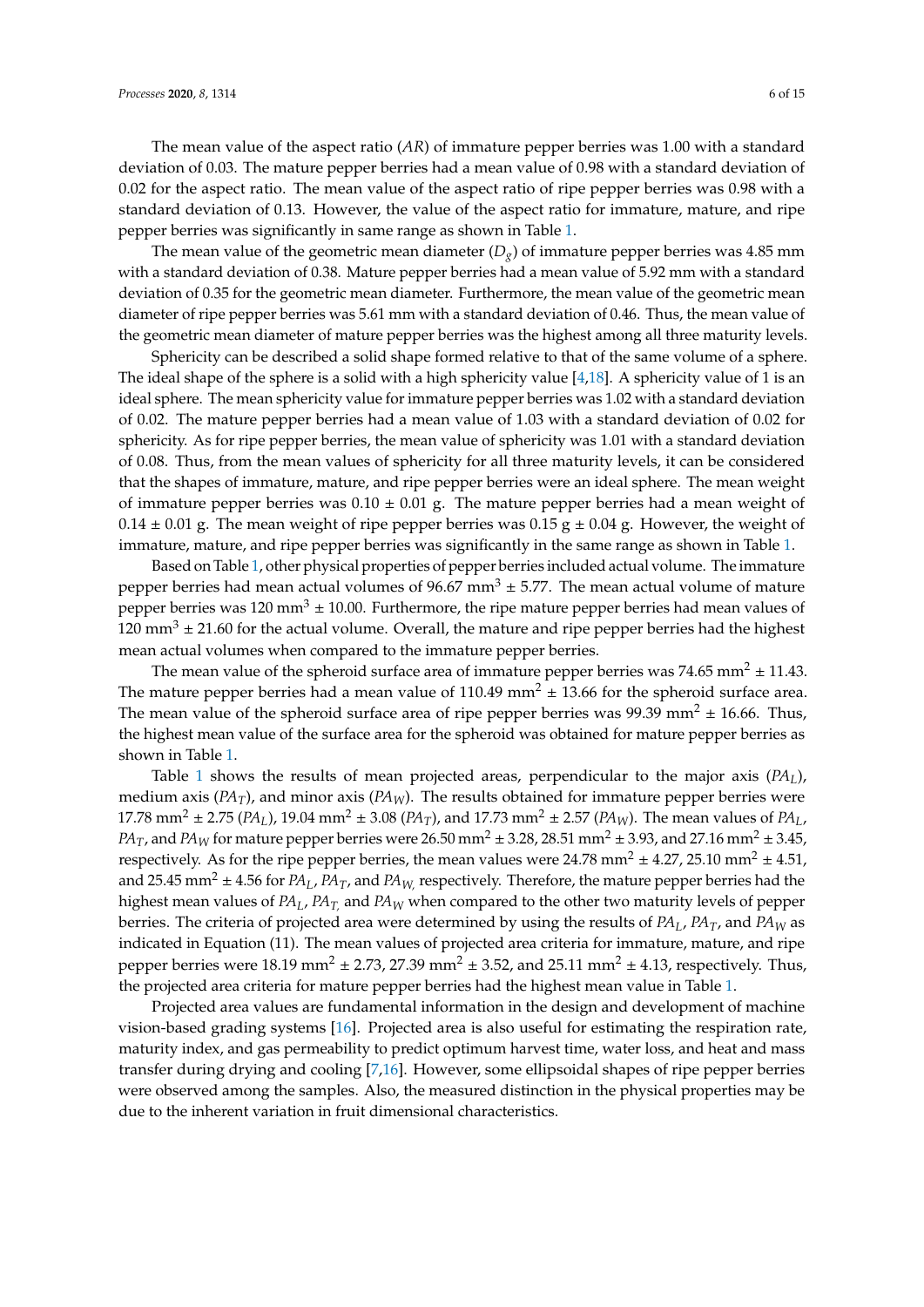#### *3.2. Mass Modelling*

The average dimensions, volumes, weight, surface areas, and projected areas of pepper berries obtained were used in mass modelling. Tables [2](#page-7-0)[–4](#page-10-0) show the best models obtained and their coefficients of determination,  $R^2$ , and *SEE* to predict mass by using the measured average dimensions, volumes, weight, surface areas, and projected areas of pepper berries. The correlations of physical properties with pepper berry mass as shown from the results obtained were significant at the 0.01 probability level. The regression mass was evaluated by using the coefficient of determination (*R* 2 ), where the best fit model was shown with a higher *R* <sup>2</sup> value (near 1.00).

### *3.3. Models Based on Dimensions*

According to Table [2,](#page-7-0) the major axis (*L*), medium axis (*T*), minor axis (*W*), and geometric mean diameter  $(D_g)$  showed that the Quadratic model was the best-fit model to calculate and evaluate the mass of immature, mature, and ripe pepper berries. Table [2](#page-7-0) shows the fitted models based on dimensions such as *L*, *T*, *W*, and *D<sup>g</sup>* with the values of *R* <sup>2</sup> and *SEE*.

For immature pepper berries, *D<sup>g</sup>* had a highest value of *R* <sup>2</sup> and the lowest value of *SEE,* which were 0.938 and 0.002, respectively, as indicated in Table [2.](#page-7-0) Equation (13) shows the equation of the Quadratic model obtained.

$$
M = 0.225 - 0.071 D_g + 0.009 D_g^2 \tag{13}
$$

According to Table [2,](#page-7-0) the mature pepper berries had *W* and  $D_g$  values with the highest  $R^2$ (0.960) and the lowest *SEE* (0.001). The model equation obtained for these parameters was Quadratic. Equations (14) and (15) were determined for the parameters *W* and *Dg*.

$$
M = 0.260 - 0.053 W + 0.005 W^2
$$
\n(14)

$$
M = 0.196 - 0.032 D_g + 0.004 D_g^2 \tag{15}
$$

L had the highest  $R^2$  (0.980) and the lowest *SEE* (0.007) values for ripe pepper berries when compared to the others as given in the Quadratic model equation (Equation (16)).

$$
M = 0.351 - 0.107 L + 0.012 L^2
$$
\n<sup>(16)</sup>

A similar model for onion and a Malaysian variety of pomelo fruit in another study was suggested and reported by Ghabel et al. [\[13\]](#page-14-12) and Nur Salihah et al. [\[14\]](#page-14-13), where the best model for mass determination based on *L* was a Quadratic model following Equations (17) and (18):

$$
M = 36.137 - 1.64 L + 0.35 L^2, R^2 = 0.96
$$
 (17)

$$
M = 28500.33 - 417.191 L + 1.587 L^2, R^2 = 0.993
$$
\n(18)

For the entire dimensions, the S-curve model was reported to have lower *R* <sup>2</sup> values as compared to other fitted models. The lower *R* <sup>2</sup> values could be due to the non-uniform mass of pepper berries corresponding to their size. Thus, the sizing of pepper berries based on length is recommended.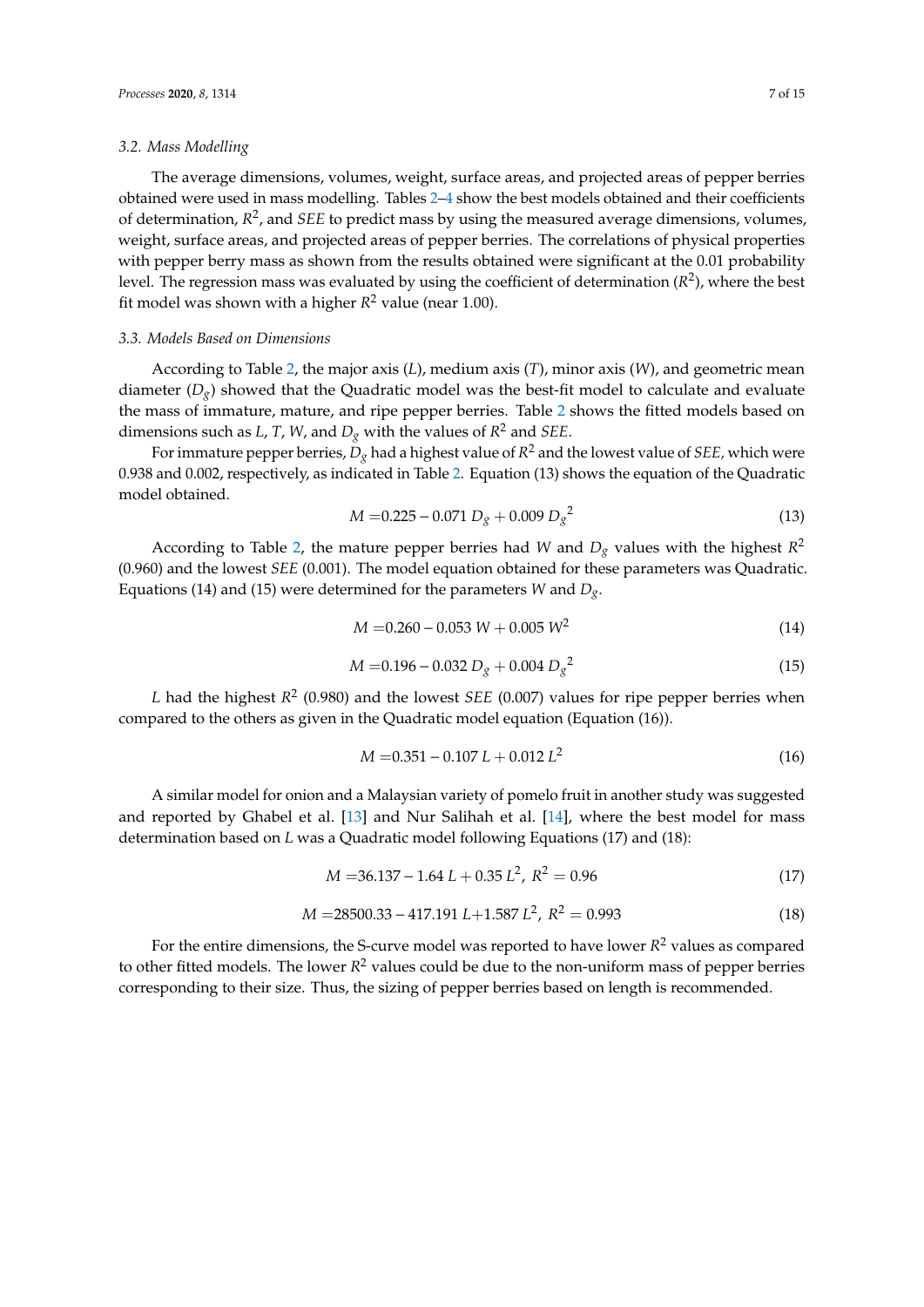<span id="page-7-0"></span>

| Dependent | Independent | Model     | Maturity<br>Levels |          | <b>Regression Constant</b> |                          | <b>Statistical Parameters</b> | The Best   |                     |
|-----------|-------------|-----------|--------------------|----------|----------------------------|--------------------------|-------------------------------|------------|---------------------|
| Parameter | Parameter   | Equation  |                    | a        | b                          | $\mathbf c$              | $R^2$                         | <b>SEE</b> | <b>Fitted Model</b> |
|           |             |           | Immature           | 0.021    | 0.016                      | $\overline{\phantom{a}}$ | 0.828                         | 0.003      |                     |
| M(g)      | $L$ (mm)    | Linear    | Mature             | 0.058    | 0.013                      |                          | 0.949                         | 0.001      |                     |
|           |             |           | Ripe               | $-0.056$ | 0.036                      |                          | 0.894                         | 0.014      |                     |
|           |             |           | Immature           | 0.130    | $-0.031$                   | 0.005                    | 0.852                         | 0.003      |                     |
| M(g)      | $L$ (mm)    | Quadratic | Mature             | $-0.013$ | 0.037                      | $-0.002$                 | 0.952                         | 0.001      |                     |
|           |             |           | Ripe               | 0.351    | $-0.107$                   | 0.012                    | 0.980                         | 0.007      | Quadratic           |
|           |             |           | Immature           | 0.168    | $-0.338$                   |                          | 0.781                         | 0.004      |                     |
| M(g)      | $L$ (mm)    | S-curve   | Mature             | 0.218    | $-0.478$                   |                          | 0.951                         | 0.001      |                     |
|           |             |           | Ripe               | 0.345    | $-1.085$                   | -                        | 0.796                         | 0.020      |                     |
|           |             |           | Immature           | 0.028    | 0.786                      | $\overline{\phantom{0}}$ | 0.824                         | 0.003      |                     |
| M(g)      | $L$ (mm)    | Power     | Mature             | 0.049    | 0.580                      |                          | 0.950                         | 0.001      |                     |
|           |             |           | Ripe               | 0.012    | 1.432                      | -                        | 0.911                         | 0.013      |                     |
|           |             |           | Immature           | 0.033    | 0.012                      | $\overline{\phantom{a}}$ | 0.862                         | 0.003      |                     |
| M(g)      | $T$ (mm)    | Linear    | Mature             | 0.076    | 0.009                      |                          | 0.903                         | 0.002      |                     |
|           |             |           | Ripe               | $-0.052$ | 0.035                      | -                        | 0.795                         | 0.020      |                     |
|           |             |           | Immature           | 0.239    | $-0.071$                   | 0.008                    | 0.925                         | 0.002      |                     |
| M(g)      | $T$ (mm)    | Quadratic | Mature             | 0.286    | $-0.057$                   | 0.005                    | 0.952                         | 0.001      |                     |
|           |             |           | Ripe               | 0.419    | $-0.133$                   | 0.015                    | 0.883                         | 0.017      | Quadratic           |
|           |             |           | Immature           | 0.155    | $-0.296$                   | $\overline{\phantom{0}}$ | 0.821                         | 0.003      |                     |
| M(g)      | $T$ (mm)    | S-curve   | Mature             | 0.194    | $-0.370$                   |                          | 0.871                         | 0.002      |                     |
|           |             |           | Ripe               | 0.334    | $-1.032$                   | -                        | 0.711                         | 0.024      |                     |
|           |             |           | Immature           | 0.033    | 0.653                      | $\overline{\phantom{0}}$ | 0.856                         | 0.003      |                     |
| M(g)      | $T$ (mm)    | Power     | Mature             | 0.060    | 0.439                      |                          | 0.895                         | 0.002      |                     |
|           |             |           | Ripe               | 0.012    | 1.419                      |                          | 0.809                         | 0.019      |                     |

**Table 2.** Mass models of pepper berries based on dimensions.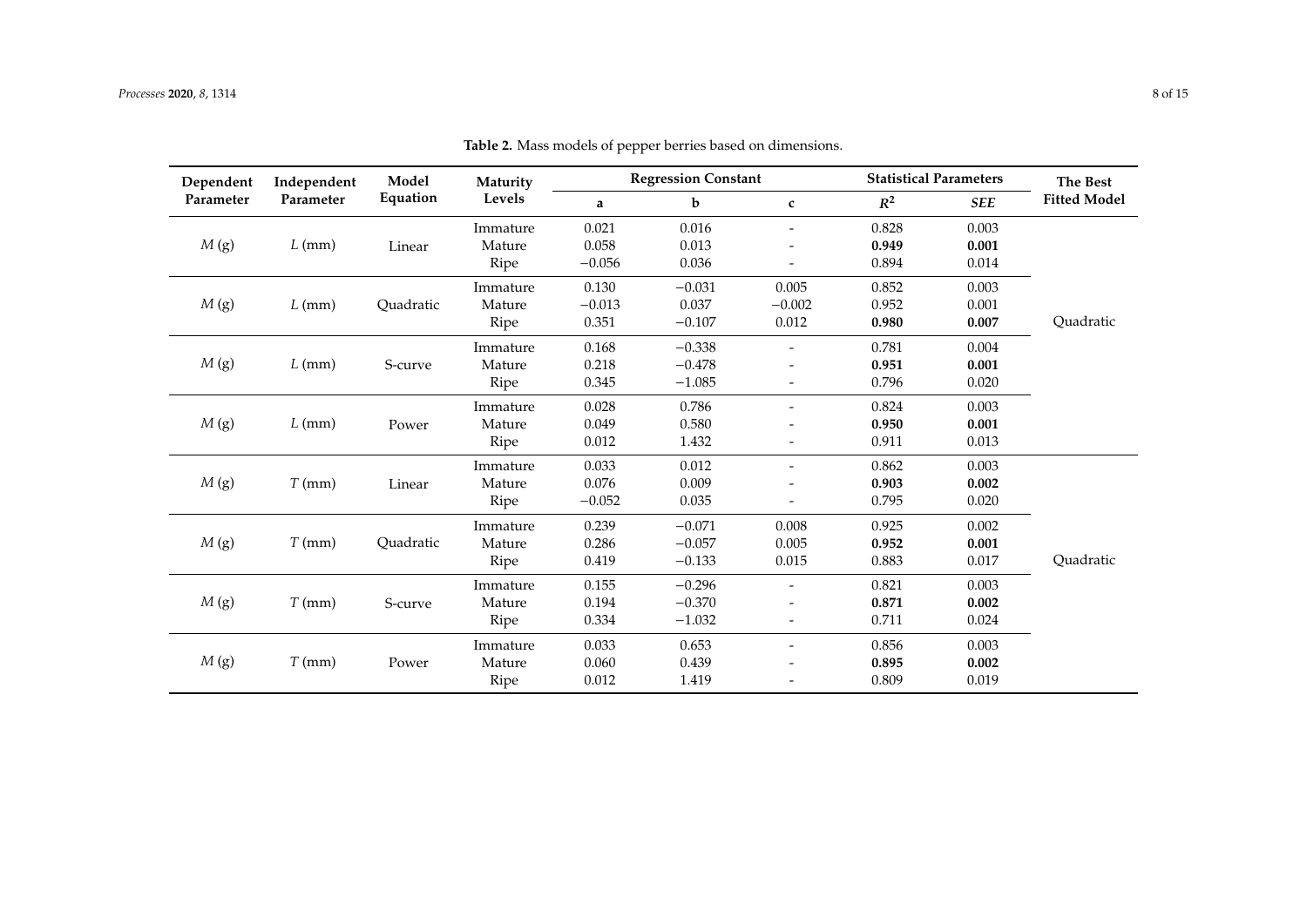| Dependent<br>Parameter<br>Parameter | Independent | Model     | Maturity                    |          | <b>Regression Constant</b> |                          | <b>Statistical Parameters</b> | <b>The Best</b> |                     |  |
|-------------------------------------|-------------|-----------|-----------------------------|----------|----------------------------|--------------------------|-------------------------------|-----------------|---------------------|--|
|                                     |             | Equation  | Levels                      | a        | b                          | $\mathbf c$              | $R^2$                         | <b>SEE</b>      | <b>Fitted Model</b> |  |
|                                     |             |           | Immature                    | 0.012    | 0.018                      |                          | 0.794                         | 0.003           |                     |  |
| M(g)                                | $W$ (mm)    | Linear    | Mature                      | 0.062    | 0.012                      |                          | 0.927                         | 0.001           |                     |  |
|                                     |             |           | Ripe                        | $-0.065$ | 0.038                      | $\overline{\phantom{0}}$ | 0.807                         | 0.020           |                     |  |
|                                     |             |           | Immature                    | 0.306    | $-0.110$                   | 0.014                    | 0.895                         | 0.003           |                     |  |
| M(g)                                | $W$ (mm)    | Quadratic | Mature                      | 0.260    | $-0.053$                   | 0.005                    | 0.960                         | 0.001           |                     |  |
|                                     |             |           | Ripe                        | 0.557    | $-0.186$                   | 0.020                    | 0.926                         | 0.014           | Quadratic           |  |
|                                     |             |           | Immature                    | 0.172    | $-0.357$                   |                          | 0.730                         | 0.004           |                     |  |
| M(g)                                | $W$ (mm)    | S-curve   | Mature                      | 0.208    | $-0.436$                   |                          | 0.895                         | 0.002           |                     |  |
|                                     |             |           | Ripe                        | 0.346    | $-1.094$                   |                          | 0.722                         | 0.023           |                     |  |
|                                     |             |           | Immature                    | 0.024    | 0.882                      | $\overline{\phantom{a}}$ | 0.790                         | 0.003           |                     |  |
| M(g)                                | $W$ (mm)    | Power     | Mature                      | 0.051    | 0.543                      |                          | 0.920                         | 0.001           |                     |  |
|                                     |             |           | Ripe                        | 0.010    | 1.523                      | $\overline{\phantom{0}}$ | 0.826                         | 0.019           |                     |  |
|                                     |             |           | Immature                    | 0.016    | 0.017                      |                          | 0.878                         | 0.003           |                     |  |
| M(g)                                | $D_g$ (mm)  | Linear    | Mature                      | 0.063    | 0.012                      |                          | 0.945                         | 0.001           |                     |  |
|                                     |             |           | Ripe                        | $-0.065$ | 0.037                      |                          | 0.821                         | 0.019           |                     |  |
|                                     |             |           | Immature                    | 0.225    | $-0.071$                   | 0.009                    | 0.938                         | 0.002           |                     |  |
| M(g)                                | $D_g$ (mm)  | Quadratic | Mature                      | 0.196    | $-0.032$                   | 0.004                    | 0.960                         | 0.001           |                     |  |
|                                     |             |           | Ripe                        | 0.479    | $-0.152$                   | 0.016                    | 0.886                         | 0.017           | Quadratic           |  |
|                                     |             |           | Immature                    | 0.171    | $-0.360$                   |                          | 0.822                         | 0.003           |                     |  |
| M(g)                                | $D_g$ (mm)  | S-curve   | 0.209<br>$-0.445$<br>Mature | 0.922    | 0.001                      |                          |                               |                 |                     |  |
|                                     |             |           | Ripe                        | 0.361    | $-1.195$                   |                          | 0.767                         | 0.021           |                     |  |
|                                     |             |           | Immature                    | 0.026    | 0.840                      | $\overline{\phantom{a}}$ | 0.874                         | 0.003           |                     |  |
| M(g)                                | $D_g$ (mm)  | Power     | Mature                      | 0.051    | 0.541                      |                          | 0.940                         | 0.001           |                     |  |
|                                     |             |           |                             | Ripe     | 0.011                      | 1.474                    |                               | 0.832           | 0.018               |  |

**Table 2.** *Cont.*

Data are expressed as L, major axis; T, medium axis; W, minor axis; D<sub>g</sub>, geometric diameter;  $R^2$ , coefficient of determination; SEE, standard error of estimate; a, b, c, constants of curve fittings.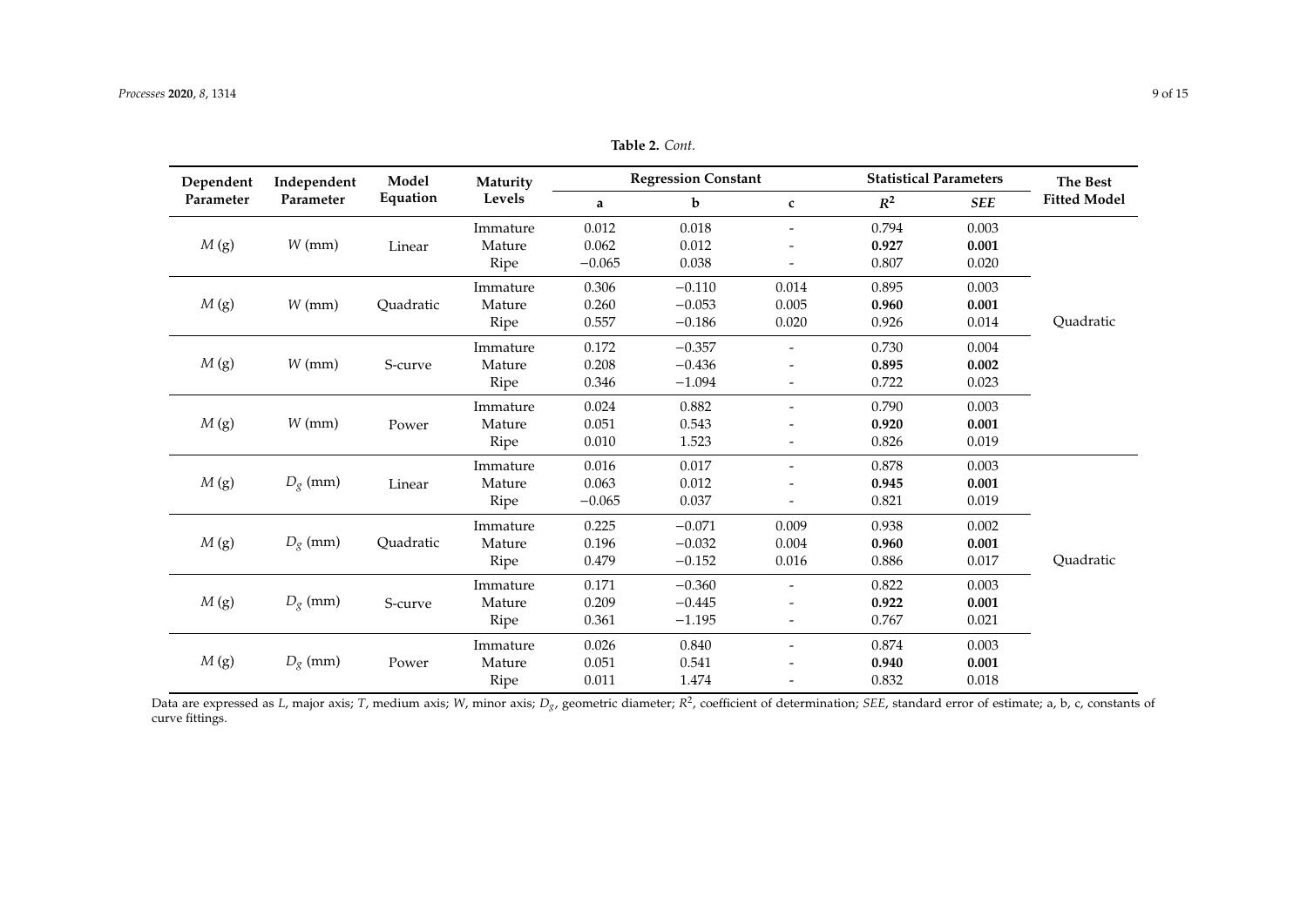| Dependent | Independent                  | Model<br>Equation | Maturity<br>Levels |                        | <b>Regression Constant</b> |                          | <b>Statistical Parameters</b> |            | <b>The Best</b>     |
|-----------|------------------------------|-------------------|--------------------|------------------------|----------------------------|--------------------------|-------------------------------|------------|---------------------|
| Parameter | Parameter                    |                   |                    | a                      | b                          | $\mathbf c$              | $R^2$                         | <b>SEE</b> | <b>Fitted Model</b> |
|           |                              |                   | Immature           | 0.108                  | $-0.015$                   | $\overline{\phantom{a}}$ | 0.636                         | 0.005      |                     |
| M(g)      | $V$ (mm <sup>3</sup> )       | Linear            | Mature             | 0.049                  | 0.001                      |                          | 0.806                         | 0.002      |                     |
|           |                              |                   | Ripe               | $-0.095$               | 0.002                      |                          | 0.816                         | 0.027      |                     |
|           |                              |                   | Immature           | 0.125                  | $-0.190$                   | 0.163                    | 0.925                         | 0.002      |                     |
| M(g)      | $V$ (mm <sup>3</sup> )       | Quadratic         | Mature             | 0.795                  | $-0.012$                   | $5.164 \times 10^{-5}$   | 0.988                         | 0.001      |                     |
|           |                              |                   | Ripe               | 0.828                  | $-0.015$                   | $7.376 \times 10^{-5}$   | 0.995                         | 0.006      | Quadratic           |
|           |                              |                   | Immature           | 0.092                  | 0.002                      |                          | 0.692                         | 0.004      |                     |
| M(g)      | $V$ (mm <sup>3</sup> )       | S-curve           | Mature             | 0.217                  | $-9.947$                   |                          | 0.762                         | 0.002      |                     |
|           |                              |                   | Ripe               | 0.375                  | $-24.784$                  | $\overline{\phantom{a}}$ | 0.727                         | 0.033      |                     |
|           |                              |                   | Immature           | 0.096                  | $6.619 \times 10^{-18}$    | $\overline{\phantom{a}}$ | 0.000                         | 0.008      |                     |
| M(g)      | $V$ (mm <sup>3</sup> )       | Power             | ture               | 0.006                  | 0.639                      |                          | 0.798                         | 0.002      |                     |
|           |                              |                   | Ripe               | $2.626 \times 10^{-5}$ | 1.819                      |                          | 0.849                         | 0.024      |                     |
|           |                              |                   | Immature           | 0.055                  | $6 \times 10^{-4}$         | $\overline{\phantom{a}}$ | 0.899                         | 0.002      |                     |
| M(g)      | $SA_{sp}$ (mm <sup>2</sup> ) | Linear            | Mature             | 0.100                  | $3 \times 10^{-4}$         |                          | 0.952                         | 0.001      |                     |
|           |                              |                   | Ripe               | 0.020                  | 0.001                      |                          | 0.955                         | 0.009      |                     |
|           |                              |                   | Immature           | 0.097                  | $-6 \times 10^{-4}$        | $7.825 \times 10^{-6}$   | 0.936                         | 0.002      |                     |
| M(g)      | $SA_{sp}$ (mm <sup>2</sup> ) | Quadratic         | Mature             | 0.124                  | $-1 \times 10^{-4}$        | $1.715 \times 10^{-6}$   | 0.960                         | 0.001      |                     |
|           |                              |                   | Ripe               | 0.117                  | $-0.001$                   | $7.80 \times 10^{-6}$    | 0.983                         | 0.006      | Quadratic           |
|           |                              |                   | Immature           | 0.132                  | $-2.596$                   |                          | 0.789                         | 0.003      |                     |
| M(g)      | $SA_{sp}$ (mm <sup>2</sup> ) | S-curve           | Mature             | 0.172                  | $-4.186$                   |                          | 0.905                         | 0.002      |                     |
|           |                              |                   | Ripe               | 0.280                  | $-12.808$                  | $\overline{\phantom{a}}$ | 0.827                         | 0.018      |                     |
|           |                              |                   | Immature           | 0.016                  | 0.419                      | $\overline{\phantom{a}}$ | 0.874                         | 0.003      |                     |
| M(g)      | $SA_{sp}$ (mm <sup>2</sup> ) | Power             | Mature             | 0.038                  | 0.270                      |                          | 0.940                         | 0.001      |                     |
|           |                              |                   | Ripe               | 0.002                  | 0.885                      |                          | 0.950                         | 0.010      |                     |

**Table 3.** Mass models of pepper berries based on volume and surface area.

<span id="page-9-0"></span>Data are expressed as *V*, actual volume; *SAsp*, spherical surface area; *R* 2 , coefficient of determination; *SEE*, standard error of estimate; a, b, c, constants of curve fittings.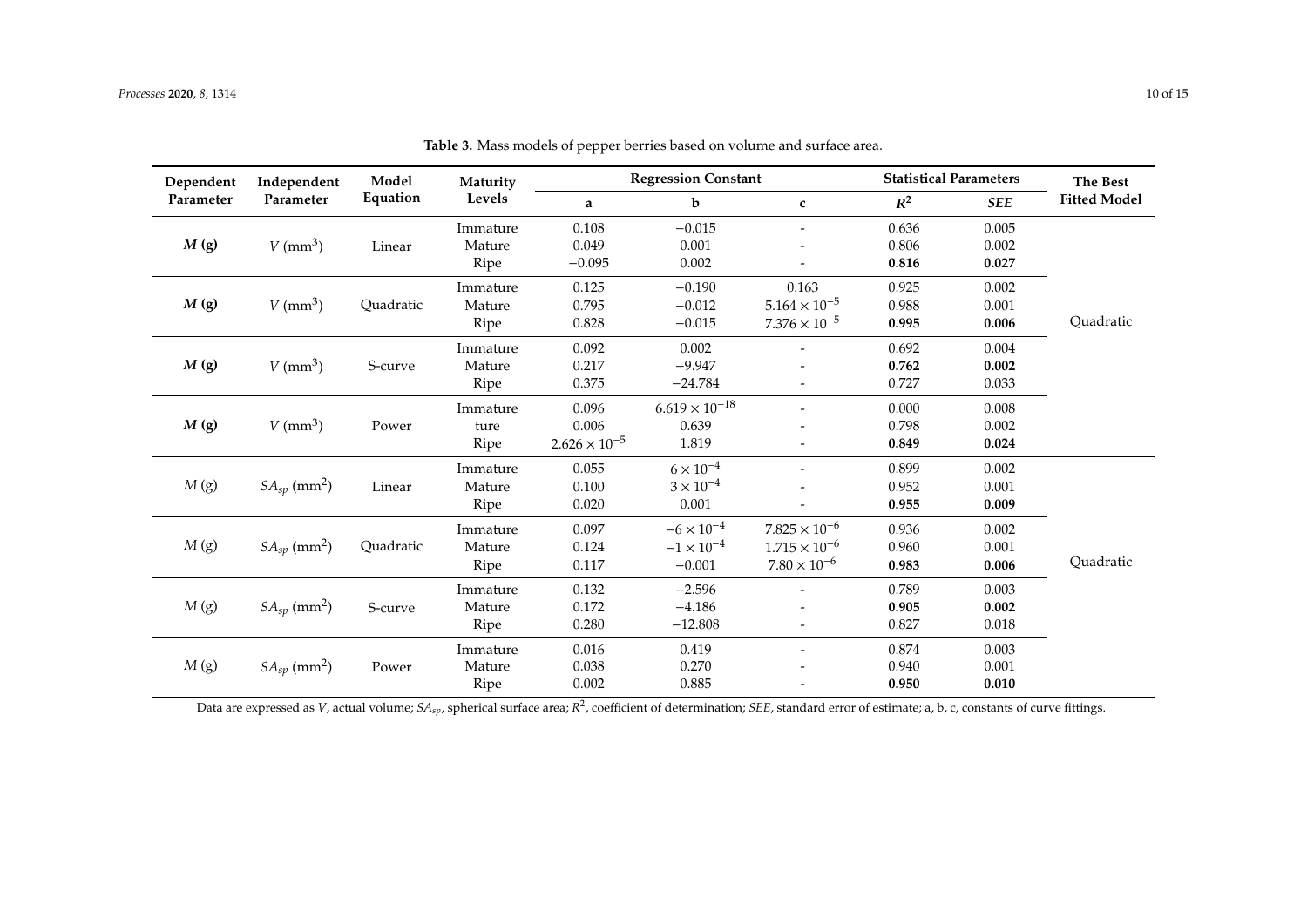<span id="page-10-0"></span>

| Dependent | Independent               | Model     | Maturity<br>Levels                   |       | <b>Regression Constant</b> |                          | <b>Statistical Parameters</b> |            | <b>The Best</b>     |
|-----------|---------------------------|-----------|--------------------------------------|-------|----------------------------|--------------------------|-------------------------------|------------|---------------------|
| Parameter | Parameter                 | Equation  |                                      | a     | $\mathbf b$                | $\mathbf{c}$             | $\mathbb{R}^2$                | <b>SEE</b> | <b>Fitted Model</b> |
|           |                           |           | Immature                             | 0.055 | 0.002                      | $\overline{\phantom{a}}$ | 0.831                         | 0.003      |                     |
| M(g)      | $PA_L$ (mm <sup>2</sup> ) | Linear    | Mature                               | 0.098 | 0.001                      |                          | 0.912                         | 0.001      |                     |
|           |                           |           | Ripe                                 | 0.042 | 0.004                      |                          | 0.792                         | 0.020      |                     |
|           |                           |           | Immature                             | 0.086 | $-0.001$                   | $1 \times 10^{-4}$       | 0.856                         | 0.003      |                     |
| M(g)      | $PA_L$ (mm <sup>2</sup> ) | Quadratic | Mature                               | 0.111 | 0.001                      | $1.466 \times 10^{-5}$   | 0.913                         | 0.002      |                     |
|           |                           |           | Ripe                                 | 0.158 | $-0.005$                   | $1\times10^{-4}$         | 0.835                         | 0.020      | Quadratic           |
|           |                           |           | Immature                             | 0.132 | $-0.614$                   |                          | 0.729                         | 0.004      |                     |
| M(g)      | $PA_L$ (mm <sup>2</sup> ) | S-curve   | Mature                               | 0.175 | $-1.063$                   |                          | 0.883                         | 0.002      |                     |
|           |                           |           | Ripe                                 | 0.252 | $-2.626$                   |                          | 0.700                         | 0.024      |                     |
|           |                           |           | Immature                             | 0.029 | 0.422                      | $\overline{\phantom{0}}$ | 0.807                         | 0.003      |                     |
| M(g)      | $PA_L$ (mm <sup>2</sup> ) | Power     | Mature                               | 0.054 | 0.280                      |                          | 0.906                         | 0.002      |                     |
|           |                           |           | Ripe                                 | 0.013 | 0.723                      |                          | 0.782                         | 0.021      |                     |
|           |                           |           | Immature                             | 0.055 | 0.002                      | $\overline{\phantom{a}}$ | 0.887                         | 0.003      |                     |
| M(g)      | $PA_T$ (mm <sup>2</sup> ) | Linear    | Mature                               | 0.102 | 0.001                      |                          | 0.941                         | 0.001      |                     |
|           |                           |           | Ripe                                 | 0.040 | 0.004                      |                          | 0.810                         | 0.019      |                     |
|           |                           |           | Immature                             | 0.114 | $-0.004$                   | $2\times10^{-4}$         | 0.946                         | 0.002      |                     |
| M(g)      | $PA_T$ (mm <sup>2</sup> ) | Quadratic | Mature                               | 0.146 | $-0.002$                   | $4.808 \times 10^{-5}$   | 0.971                         | 0.001      |                     |
|           |                           |           | Ripe                                 | 0.199 | $-0.009$                   | $2 \times 10^{-4}$       | 0.930                         | 0.013      | Quadratic           |
|           |                           |           | Immature                             | 0.131 | $-0.647$                   |                          | 0.783                         | 0.004      |                     |
| M(g)      | $PA_T$ (mm <sup>2</sup> ) | S-curve   | Mature<br>0.169<br>$-0.980$<br>0.874 |       | 0.001                      |                          |                               |            |                     |
|           |                           |           | Ripe                                 | 0.239 | $-2.167$                   | $\overline{\phantom{a}}$ | 0.642                         | 0.027      |                     |
|           |                           |           | Immature                             | 0.029 | 0.412                      | $\overline{\phantom{0}}$ | 0.860                         | 0.003      |                     |
| M(g)      | $PA_T$ (mm <sup>2</sup> ) | Power     | Mature                               | 0.058 | 0.250                      |                          | 0.921                         | 0.001      |                     |
|           |                           |           | Ripe                                 | 0.013 | 0.741                      |                          | 0.790                         | 0.020      |                     |

**Table 4.** Mass models of pepper berries based on projected area.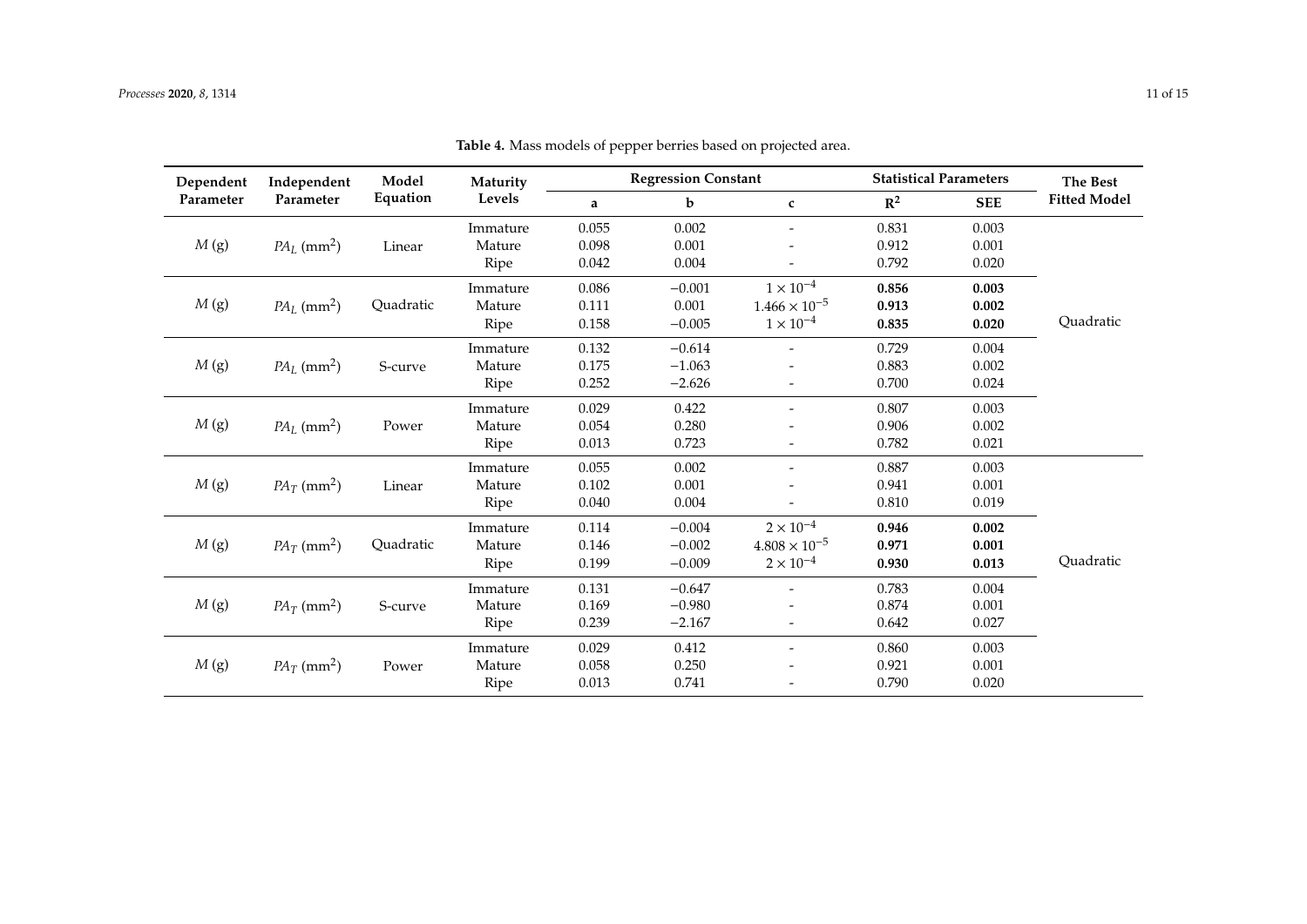*M* (g) *CPA* S-curve

*M* (g) *CPA* Power

| Dependent<br>Parameter            | Independent               | Model     | <b>Maturity</b> |          | <b>Regression Constant</b> |                          | <b>Statistical Parameters</b> |            | The Best            |
|-----------------------------------|---------------------------|-----------|-----------------|----------|----------------------------|--------------------------|-------------------------------|------------|---------------------|
|                                   | Parameter                 | Equation  | Levels          | a        | b                          | $\mathbf c$              | $\mathbb{R}^2$                | <b>SEE</b> | <b>Fitted Model</b> |
|                                   |                           |           | Immature        | 0.052    | 0.003                      |                          | 0.820                         | 0.003      |                     |
| M(g)                              | $PA_W$ (mm <sup>2</sup> ) | Linear    | Mature          | 0.099    | 0.001                      | $\overline{\phantom{a}}$ | 0.934                         | 0.001      |                     |
|                                   |                           |           | Ripe            | 0.039    | 0.004                      |                          | 0.815                         | 0.019      |                     |
|                                   |                           | Immature  | 0.112           | $-0.005$ | $2 \times 10^{-4}$         | 0.888                    | 0.003                         |            |                     |
| M(g)                              | $PA_W$ (mm <sup>2</sup> ) | Quadratic | Mature          | 0.139    | $-0.002$                   | $4.768 \times 10^{-5}$   | 0.955                         | 0.001      |                     |
|                                   |                           | Ripe      | 0.207           | $-0.010$ | $3 \times 10^{-4}$         | 0.942                    | 0.012                         | Quadratic  |                     |
| M(g)<br>$PA_W$ (mm <sup>2</sup> ) |                           | Immature  | 0.132           | $-0.619$ |                            | 0.695                    | 0.004                         |            |                     |
|                                   |                           | S-curve   | Mature          | 0.172    | $-1.011$                   |                          | 0.872                         | 0.002      |                     |
|                                   |                           | Ripe      | 0.240           | $-2.168$ |                            | 0.652                    | 0.026                         |            |                     |
|                                   |                           | Power     | Immature        | 0.027    | 0.441                      | $\overline{\phantom{a}}$ | 0.790                         | 0.003      |                     |
| M(g)                              | $PA_W$ (mm <sup>2</sup> ) |           | Mature          | 0.055    | 0.271                      |                          | 0.916                         | 0.001      |                     |
|                                   |                           |           | Ripe            | 0.013    | 0.744                      | $\overline{\phantom{a}}$ | 0.795                         | 0.020      |                     |
|                                   |                           |           | Immature        | 0.054    | 0.002                      |                          | 0.832                         | 0.003      |                     |
| M(g)                              | CPA                       | Linear    | Mature          | 0.099    | 0.001                      |                          | 0.950                         | 0.001      |                     |
|                                   |                           |           | Ripe            | 0.034    | 0.004                      |                          | 0.833                         | 0.018      |                     |
|                                   |                           |           | Immature        | 0.102    | $-0.003$                   | $2 \times 10^{-4}$       | 0.880                         | 0.003      |                     |
| M(g)                              | CPA                       | Quadratic | Mature          | 0.130    | $-0.001$                   | $3.55 \times 10^{-5}$    | 0.962                         | 0.001      |                     |
|                                   |                           |           | Ripe            | 0.221    | $-0.011$                   | $3 \times 10^{-4}$       | 0.966                         | 0.009      | Quadratic           |

19 Immature 0.132 −0.632 - 0.716 0.004<br>Mature 0.172 −1.037 - 0.896 0.002 Mature 0.172 −1.037 - 0.896 0.002 Ripe 0.250 −2.445 - 0.683 0.025

Immature 0.028 0.431 - 0.805 0.003 Mature 0.055 0.272 - 0.935 0.001 Ripe 0.011 0.784 - 0.816 0.019

**Table 4.** *Cont.*

Data are expressed as *PAL*, projected area perpendicular to major axis; *PAT*, projected area perpendicular to medium axis; *PAW*, projected area perpendicular to minor axis; CPA, criteria projected area;  $R^2$ , coefficient of determination; *SEE*, standard error of estimate; a, b, c, constants of curve fittings.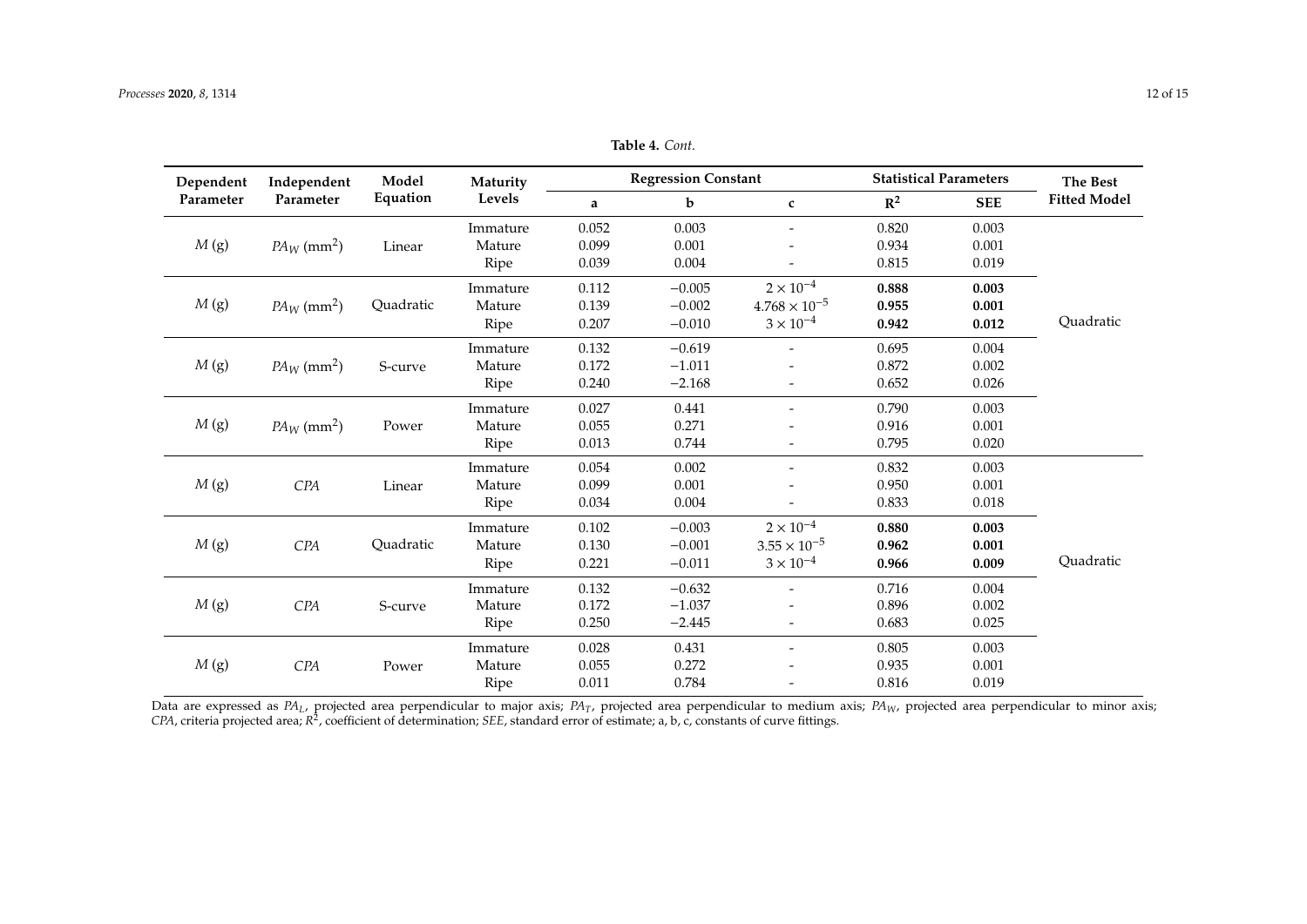#### *3.4. Models Based on Volume*

In Table [3](#page-9-0) which shows the mass prediction results of the pepper berries based on actual volume (*V*), the Quadratic model based on *V* (Equation (19)) was found to be the best fit when compared to the other models. It had the highest *R* <sup>2</sup> of 0.995 and the lowest *SEE* of 0.006 for ripe pepper berries.

$$
M = 0.828 - 0.015 V + 7.376 \times 10^{-5} V^2
$$
\n(19)

For immature pepper berries, the Quadratic model based on *V* was suitable with the highest values of *R* <sup>2</sup> and *SEE,* which were 0.925 and 0.002, respectively, as shown in Table [3.](#page-9-0) Equation (20) was obtained for the pepper berries at the immature maturity level.

$$
M = 0.081 - 5.726 \times 10^{-6} V + 3.703 \times 10^{-6} V^2
$$
 (20)

The mature pepper berries had a Quadratic model based on *V* as the best model with the highest *R* <sup>2</sup> of 0.988 and the lowest *SEE* of 0.001, shown in Table [3.](#page-9-0) The Quadratic model equation (Equation (21)) is as follows:

$$
M = 0.795 - 0.012 V + 5.164 \times 10^{-5} V^2
$$
\n(21)

Thus, the ripe pepper berries had the highest value of *R* <sup>2</sup> and lowest *SEE* for actual volume among the maturity levels. Therefore, a quadratic form was shown as the suggested mass model-based volume, similar to the prediction of the Fava bean mass with  $R^2 = 0657$  [\[3\]](#page-14-2).

#### *3.5. Models Based on Surface Area*

As shown in Table [3](#page-9-0) for the results of mass prediction of pepper berries based on surface area  $(SA<sub>sp</sub>)$ , the Quadratic model was the best based on the highest value of  $R<sup>2</sup>$  compared to the other models. For the best fit model, the Quadratic model based on *SAsp* of ripe pepper berries had the highest value of *R* <sup>2</sup> and lowest *SEE* of the surface area-assumed shape; the respective values were 0.984 and 0.006 (as shown in Equation (22)). It was also the best fit among the models of other maturity levels of pepper berries.

$$
M = 0.118 - 0.001 S A_{sp} + 7.900 \times 10^{-6} S A_{sp}^{2}
$$
 (22)

The Quadratic model was suitable for *SAsp* which had the highest *R* <sup>2</sup> of 0.936 and lowest *SEE* of 0.002 for immature pepper berries (as shown in Equations (23)). The suitable model of immature pepper berries is shown in the following equation:

$$
M = 0.097 - 6 \times 10^{-4} S A_{sp} + 7.825 \times 10^{-6} S A_{sp}^{2}
$$
 (23)

For mature pepper berries, the suitable model equation was Quadratic. Based on Table [3,](#page-9-0) the parameter  $SA_{sp}$  had the highest value of  $R^2$  and lowest *SEE,* which were 0.960 and 0.001, respectively. The model equation was formed as indicated in Equation (24).

$$
M = 0.124 - 1 \times 10^{-4} S A_{sp} + 1.715 \times 10^{-6} S A_{sp}^{2}
$$
 (24)

Among these maturity levels, the ripe pepper berries had the highest value of *R* <sup>2</sup> and lowest *SEE* for the spheroid surface area in Quadratic form. Therefore, the Quadratic form was shown as the suggested mass model.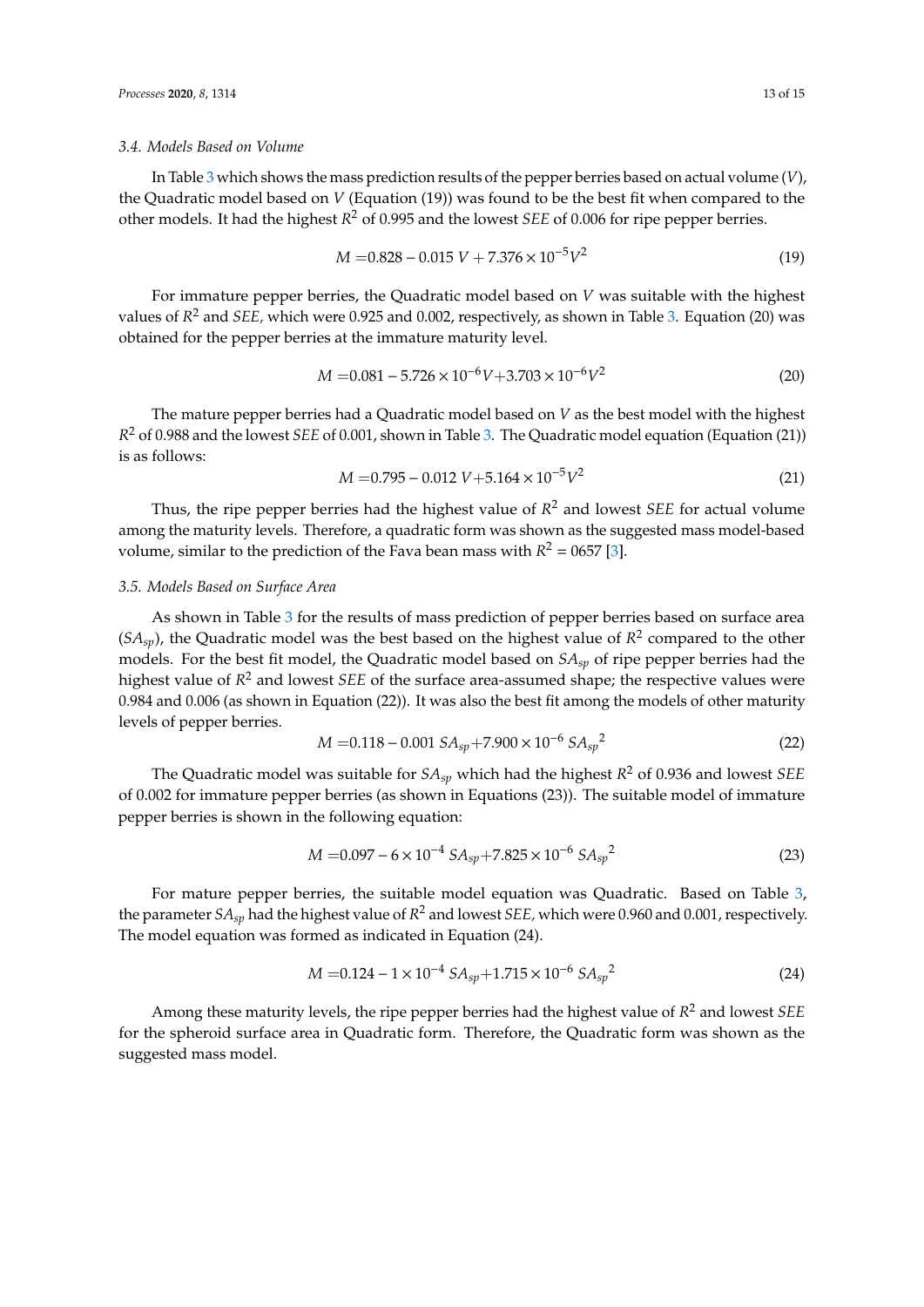#### *3.6. Models Based on Projected Area*

Among the models based on the projected area (*PAL*, *PAT*, *PAW*, and *CPA*), the Quadratic model comprising *PA<sup>T</sup>* was the best fit with the highest *R* <sup>2</sup> of 0.71 and lowest *SEE* of 0.001 for mature pepper berries as shown in Table [4.](#page-10-0) Equation (25) shows the model equation obtained. The Quadratic model based on *PA<sup>T</sup>* (Equation (26)) was suitable, with *R* <sup>2</sup> of 0.946 and *SEE* of 0.002, with respect to immature pepper berries. The Quadratic model based on *PA<sup>W</sup>* (Equation (27)) also achieved a suitable *R* <sup>2</sup> of 0.942 with *SEE* of 0.012 for ripe pepper berries.

$$
M = 0.123 - 0.002PA_T + 4.808 \times 10^{-5}PA_T^2
$$
\n(25)

$$
M = 0.114 - 0.004PA_T + 2 \times 10^{-4}PA_T^2 \tag{26}
$$

$$
M = 0.207 - 0.010PA_W + 3 \times 10^{-4}PA_W^2
$$
\n<sup>(27)</sup>

Furthermore, the Quadratic model of the projected area based on the criteria projected area (*CPA*) shown in Table [4](#page-10-0) was preferred as the best model to calculate the mass of pepper berries. Due to the high *R* <sup>2</sup> value of 0.966, a model based on *CPA* (Equation (28)) for ripe pepper berries was found as the best fit with *SEE* of 0.009. The mature pepper berries had values of *R* <sup>2</sup> and *SEE* (Equation (29)) which were 0.962 and 0.001, respectively. The immature pepper berries had the lowest *R* <sup>2</sup> and *SEE* values for the Quadratic model based on *CPA* (Equation (30)), which were 0.880 and 0.003, respectively, compared to other maturity levels of pepper berries.

$$
M = 0.221 - 0.011CPA + 3 \times 10^{-4}CPA^2
$$
 (28)

$$
M = 0.130 - 0.001CPA + 3.55 \times 10^{-5}CPA^2
$$
 (29)

$$
M = 0.102 - 0.003CPA + 2 \times 10^{-4}CPA^2 \tag{30}
$$

Thus, all three projected areas are necessary to be specified and applied in grading the pepper berries by using this model.

## **4. Conclusions**

In the current study, the mass of ripe pepper berries based on volume (Quadratic model) is the recommended equation, as the nonlinear form  $M = 0.828 - 0.015V + 7.376 \times 10^{-5}V^2$  had the highest *R* 2 , 0.995, and lowest *SEE*, 0.006, when compared to other maturity levels of pepper berries. This shows a very good relationship between the mass and actual volume of pepper berries. The model predicting the mass of pepper berries considered as spheroid was found to be the most applicable (Quadratic model is recommended). Finally, the Quadratic model is applicable to all properties due to its economical viewpoint. The mass model of pepper berries based on actual volume in the obtained results is recommended for designing and optimizing machines for handling, cleaning, conveying, and storing.

**Author Contributions:** P.N.M.A.A. conducted the experiments, collected and analyzed the data of results, and wrote the manuscript. R.S. supervised the research and revised the manuscript. H.C.M. and M.E.Y. supervised the experiments. All authors have read and agreed to the published version of the manuscript.

**Funding:** This research received no external funding.

**Acknowledgments:** The authors would like to express their appreciation to Universiti Putra Malaysia for the financial and technical support given during this research work.

**Conflicts of Interest:** The authors declare no conflict of interest.